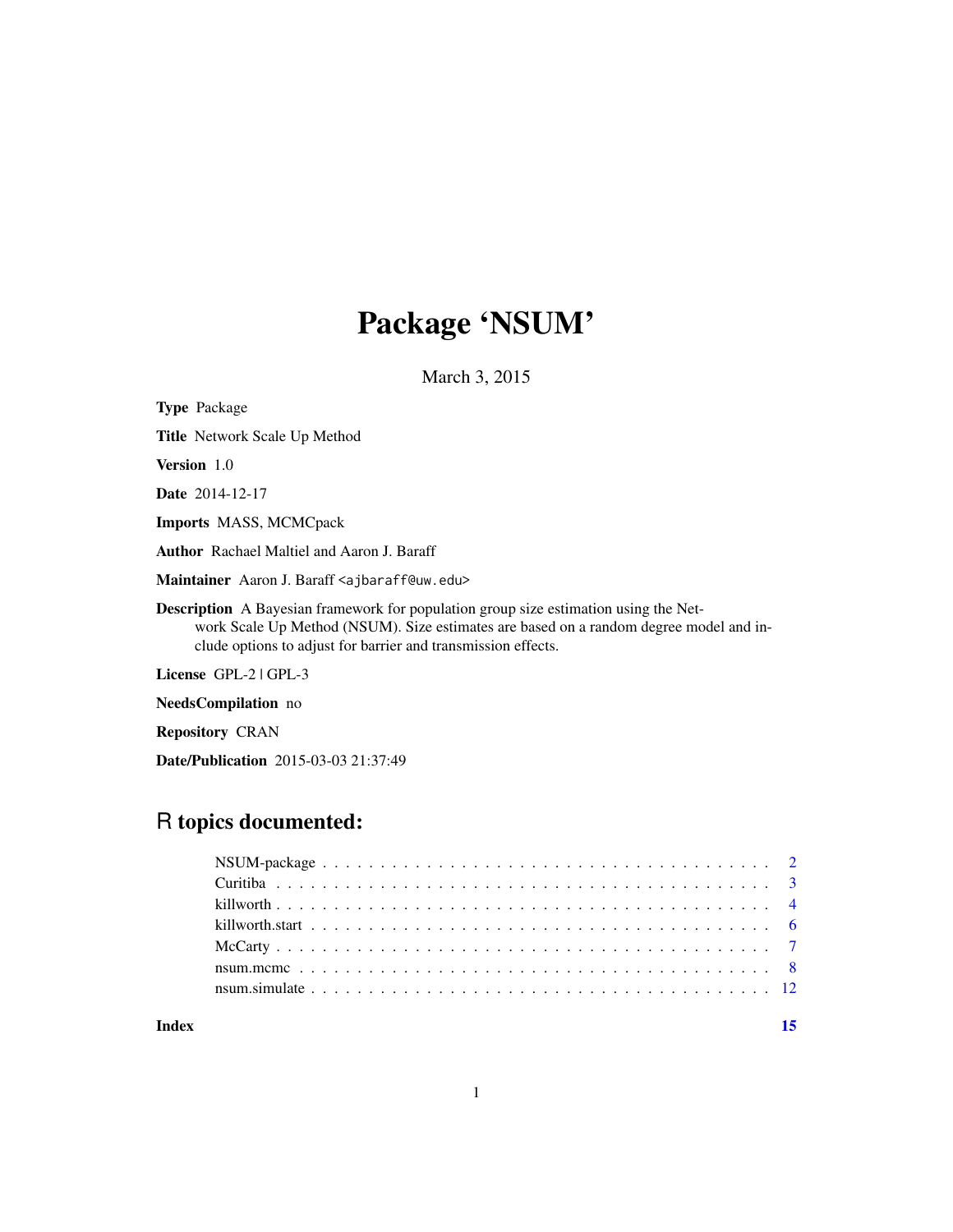<span id="page-1-0"></span>

#### Description

A Bayesian framework for subpopulation size estimation using the Network Scale Up Method (NSUM). Size estimates are based on a random degree model and include options to adjust for barrier and transmission effects.

#### Details

| Package: | <b>NSUM</b>     |
|----------|-----------------|
| Type:    | Package         |
| Version: | 1.0             |
| Date:    | 2014-12-17      |
| License: | $GPL-2$ $GPL-3$ |

The main estimation function is [nsum.mcmc](#page-7-1). It produces a Markov chain Monte Carlo (MCMC) sample from the posterior distributions of the subpopulation size parameters from a random degree model based upon the Network Scale Up Method (NSUM). Options allow for the inclusion of barrier and transmission effects, both separately and combined, resulting in four models altogether. Also included are functions to simulate data from any of these four models ([nsum.simulate](#page-11-1)) and to estimate reasonable starting values for the MCMC sampler ([killworth.start](#page-5-1)). Two data sets have been provided for testing purposes ([McCarty](#page-6-1) and [Curitiba](#page-2-1)).

#### Author(s)

Rachael Maltiel and Aaron J. Baraff

Maintainer: Aaron J. Baraff <ajbaraff at uw.edu>

#### References

Killworth, P., Johnsen, E., McCarty, C., Shelley, G., and Bernard, H. (1998a), "A Social Network Approach to Estimating Seroprevalence in the United States," Social Networks, 20, 23-50.

Killworth, P., McCarty, C., Bernard, H., Shelley, G., and Johnsen, E. (1998b), "Estimation of Seroprevalence, Rape, and Homelessness in the United States using a Social Network Approach," Evaluation Review, 22, 289-308.

Maltiel, R., Raftery, A. E., McCormick, T. H., and Baraff, A. J., "Estimating Population Size Using the Network Scale Up Method." CSSS Working Paper 129. Retrieved from [https://www.csss.](https://www.csss.washington.edu/Papers/2013/wp129.pdf) [washington.edu/Papers/2013/wp129.pdf](https://www.csss.washington.edu/Papers/2013/wp129.pdf)

McCarty, C., Killworth, P. D., Bernard, H. R., Johnsen, E. C., and Shelley, G. A. (2001), "Comparing Two Methods for Estimating Network Size," Human Organization, 60, 28-39.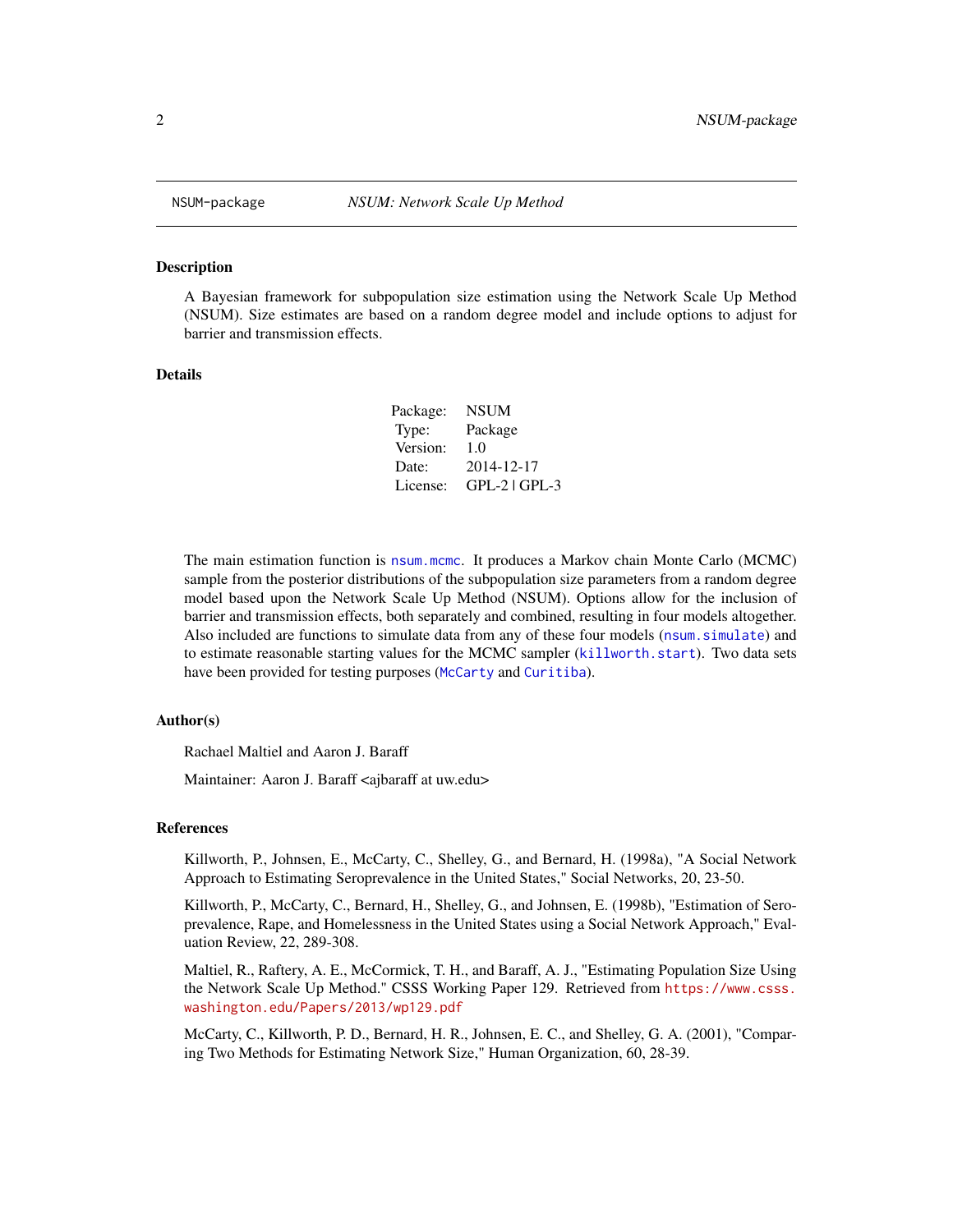#### <span id="page-2-0"></span>Curitiba 3

Salganik, M., Fazito, D., Bertoni, N., Abdo, A., Mello, M., and Bastos, F. (2011a), "Assessing Network Scale-up Estimates for Groups Most at Risk of HIV/AIDS: Evidence From a Multiple-Method Study of Heavy Drug Users in Curitiba, Brazil," American Journal of Epidemiology, 174, 1190-1196.

#### See Also

[killworth.start](#page-5-1), [nsum.mcmc](#page-7-1), [nsum.simulate](#page-11-1)

#### Examples

```
## load data
data(McCarty)
## simulate from model with barrier effects
sim.bar <- with(McCarty, nsum.simulate(100, known, unknown, N, model="barrier",
                                       mu, sigma, rho))
## estimate unknown population size
dat.bar <- sim.bar$y
mcmc <- with(McCarty, nsum.mcmc(dat.bar, known, N, model="barrier", iterations=100,
                                burnin=50))
## view posterior distribution
hist(mcmc$NK.values[1,])
```
<span id="page-2-1"></span>

Curitiba *Curitiba Dataset*

#### Description

This dataset contains the subpopulation sizes and parameters used for simulations involving the Curitiba data.

#### Usage

data("Curitiba")

#### Format

A list with the following 7 variables.

known a vector of positive numbers, the sizes of known subpopulations.

unknown a vector of positive numbers, the sizes of unknown subpopulations.

N a positive number, the (known) total population size.

mu a real number, the location parameter for the log-normal distribution of network degrees, with default 5.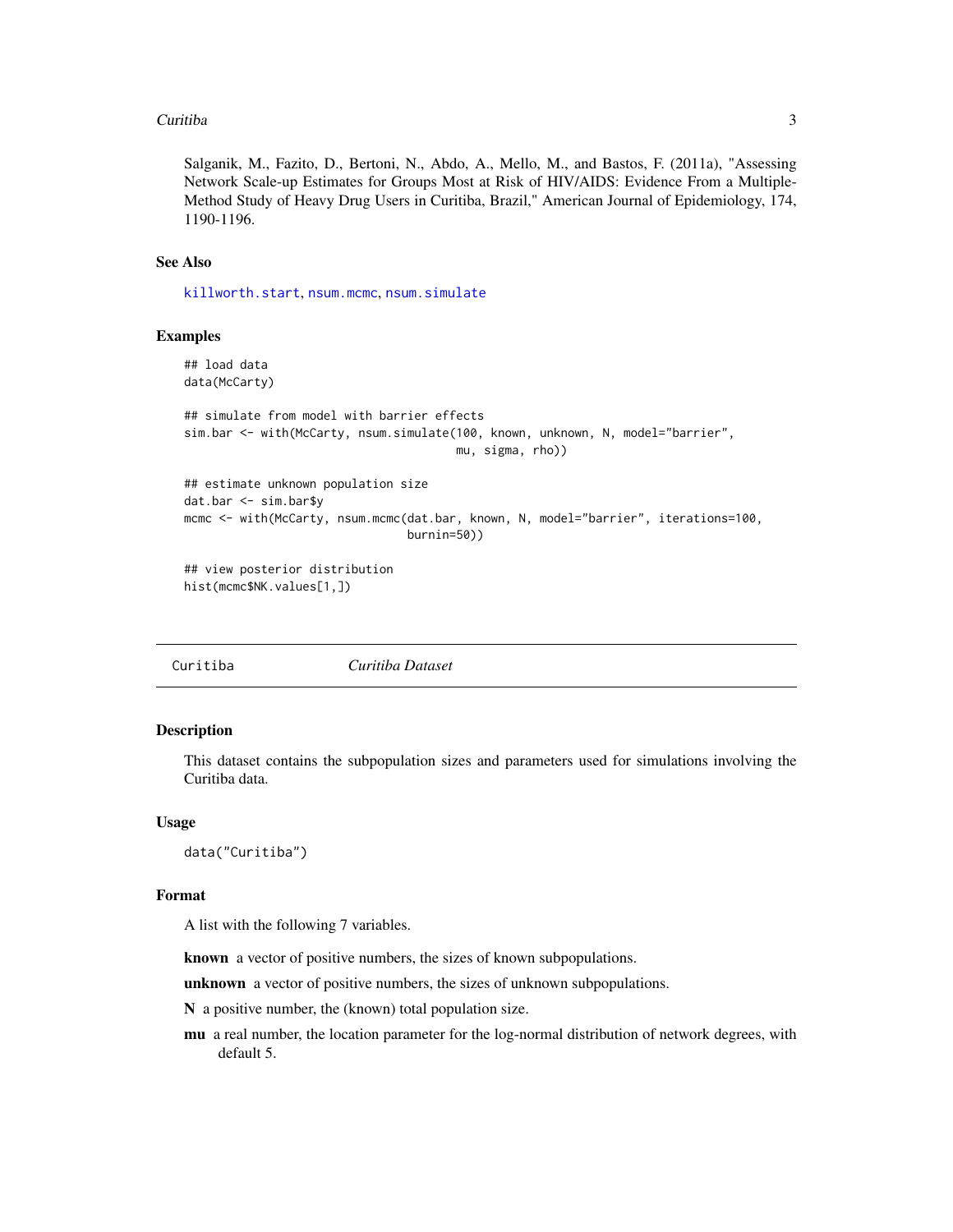- <span id="page-3-0"></span>sigma a positive number, the scale parameter for the log-normal distribution of network degrees, with default 1.
- rho a vector of numbers between 0 and 1 with length equal to the total number of subpopulations, known and unknown, the dispersion parameters for the barrier effects, with defaults 0.1.
- tauK a vector of numbers between 0 and 1 with length equal to the total number of unknown subpopulations, the multipliers for the transmission biases, with defaults 1.

# Details

The Curitiba dataset consists of 500 adult residents of Curitiba, Brazil and was collected through a household-based random sample in 2010.

#### Source

Salganik, M., Fazito, D., Bertoni, N., Abdo, A., Mello, M., and Bastos, F. (2011a), "Assessing Network Scale-up Estimates for Groups Most at Risk of HIV/AIDS: Evidence From a Multiple-Method Study of Heavy Drug Users in Curitiba, Brazil," American Journal of Epidemiology, 174, 1190-1196.

#### Examples

## load data data(Curitiba)

```
## simulate from model with transmission bias
sim.trans <- with(Curitiba, nsum.simulate(100, known, unknown, N, model="transmission",
                                          mu, sigma, tauK))
```
killworth *Calculate Killworth Estimates*

#### Description

This function calculates the Killworth estimates for unknown subpopulation sizes based on NSUM data.

# Usage

```
killworth(dat, known, N)
```
#### **Arguments**

| dat   | a matrix of non-negagive integers, the $(i, k)$ -th entry represents the number of<br>people that the i-th individual knows from the k-th subpopulation. |
|-------|----------------------------------------------------------------------------------------------------------------------------------------------------------|
| known | a vector of positive numbers, the sizes of known subpopulations. All additional<br>columns of dat are treated as unknown.                                |
| N.    | a positive number, the (known) total population size.                                                                                                    |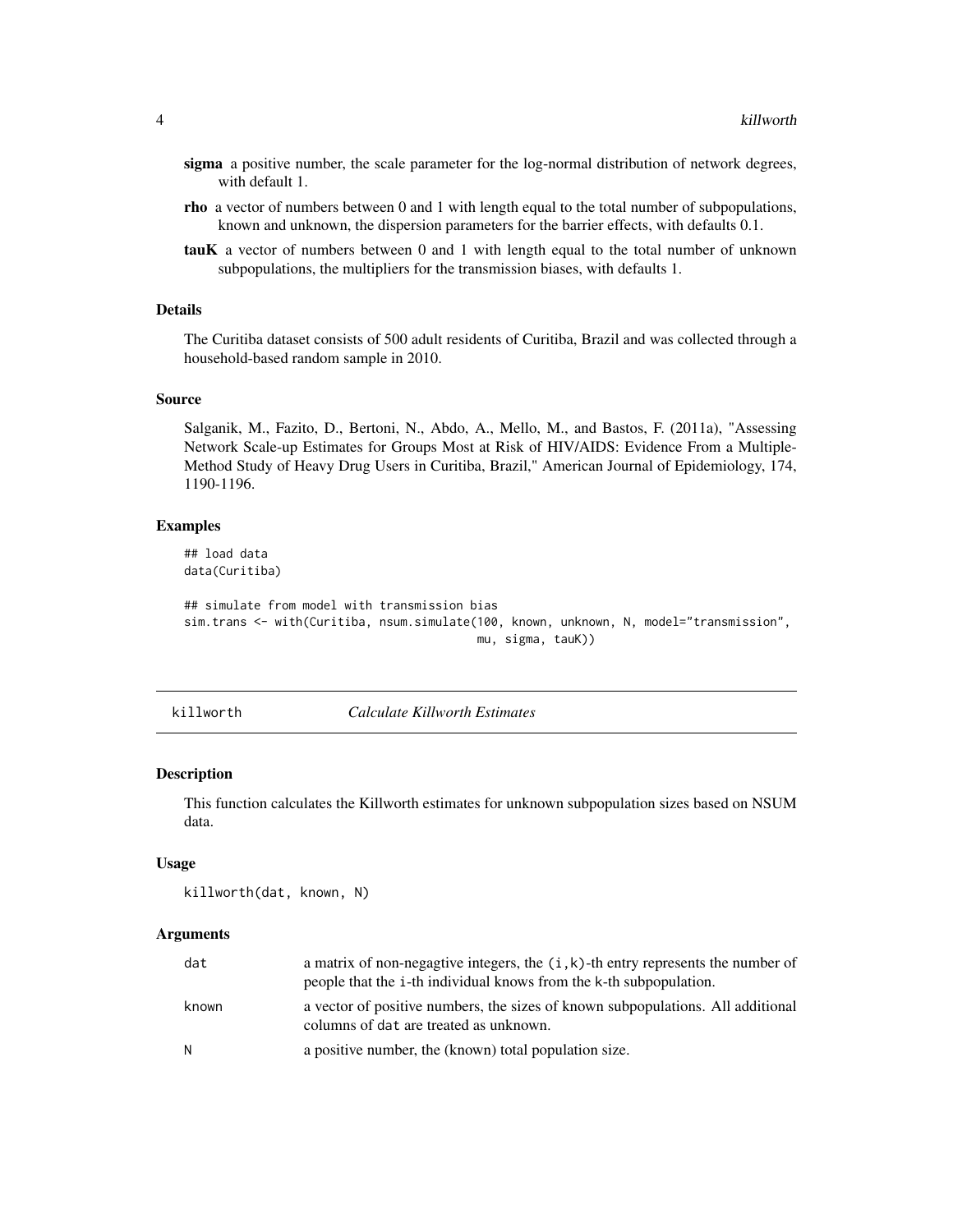#### <span id="page-4-0"></span>killworth 500 to 300 million with the state of the state of the state of the state of the state of the state of the state of the state of the state of the state of the state of the state of the state of the state of the st

# Details

The function killworth allows for the estimation of subpopulation sizes from Killworth's network scale-up model. These estimates can be used to compare with the MCMC results in this package. For reasonable starting values for the MCMC function nsum.mcmc, see the function killworth.start.

# Value

A vector of positive numbers with length equal to the number of unknown subpopulations, the Killworth estimates of the subpopulation sizes.

#### Author(s)

Rachael Maltiel and Aaron J. Baraff

Maintainer: Aaron J. Baraff <ajbaraff at uw.edu>

# References

Killworth, P., Johnsen, E., McCarty, C., Shelley, G., and Bernard, H. (1998a), "A Social Network Approach to Estimating Seroprevalence in the United States," Social Networks, 20, 23-50.

Killworth, P., McCarty, C., Bernard, H., Shelley, G., and Johnsen, E. (1998b), "Estimation of Seroprevalence, Rape, and Homelessness in the United States using a Social Network Approach," Evaluation Review, 22, 289-308.

# See Also

[killworth.start](#page-5-1)

#### Examples

```
## load data
data(McCarty)
## simulate from model with barrier effects
sim.bar <- with(McCarty, nsum.simulate(100, known, unknown, N, model="barrier",
                                       mu, sigma, rho))
## estimate unknown population sizes
dat.bar <- sim.bar$y
NK.killworth <- with(McCarty, killworth(dat.bar, known, N))
```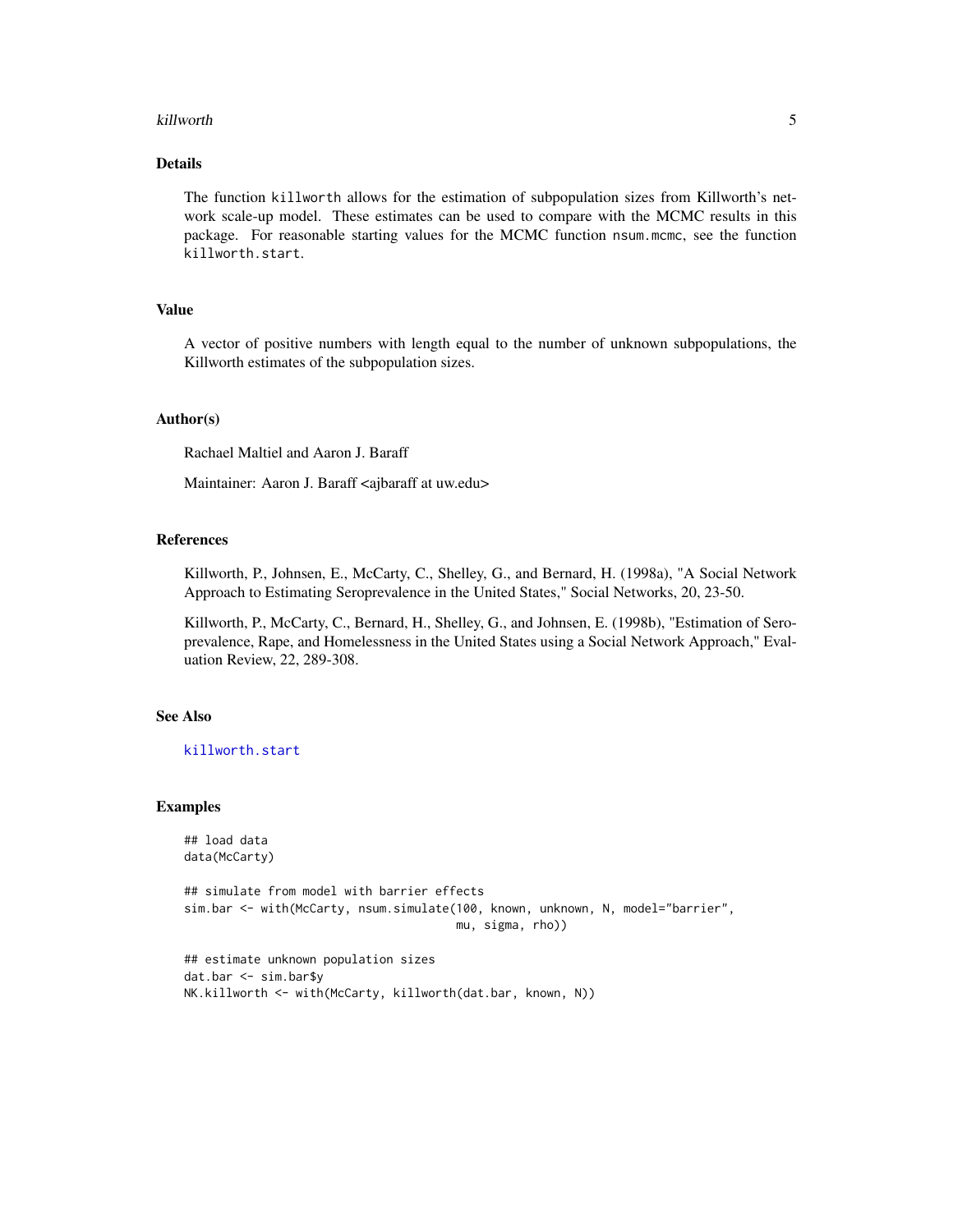<span id="page-5-1"></span><span id="page-5-0"></span>

# Description

This function uses the Killworth estimates to calculate reasonable starting values for the MCMC estimation.

# Usage

killworth.start(dat, known, N)

# Arguments

| dat   | a matrix of non-negagtive integers, the $(i, k)$ -th entry represents the number of<br>people that the i-th individual knows from the k-th subpopulation. |
|-------|-----------------------------------------------------------------------------------------------------------------------------------------------------------|
| known | a vector of positive numbers, the sizes of known subpopulations. All additional<br>columns of dat are treated as unknown.                                 |
| N     | a positive number, the (known) total population size.                                                                                                     |

#### Details

The function killworth. start allows for the estimation reasonable starting values for many of the parameters in the MCMC function nsum.mcmc based on Killworth's network scale-up model. These are the default starting values where applicable. For simple subpopulation size estimation using Killworth's model, see the function killworth.

#### Value

A list with four components:

| NK.start    | a vector of positive numbers with length equal to the total number of unknown<br>subpopulations, the starting values for the sizes of the unknown subpopulations. |
|-------------|-------------------------------------------------------------------------------------------------------------------------------------------------------------------|
| d.start     | a vector of positive numbers with length equal to the number of individuals, the<br>starting values for the network degrees.                                      |
| mu.start    | a real number, the starting value for the location parameter for the log-normal<br>distribution of network degrees.                                               |
| sigma.start | a positive number, the starting value for the scale parameter for the log-normal<br>distribution of network degrees.                                              |

# Author(s)

Rachael Maltiel and Aaron J. Baraff Maintainer: Aaron J. Baraff <ajbaraff at uw.edu>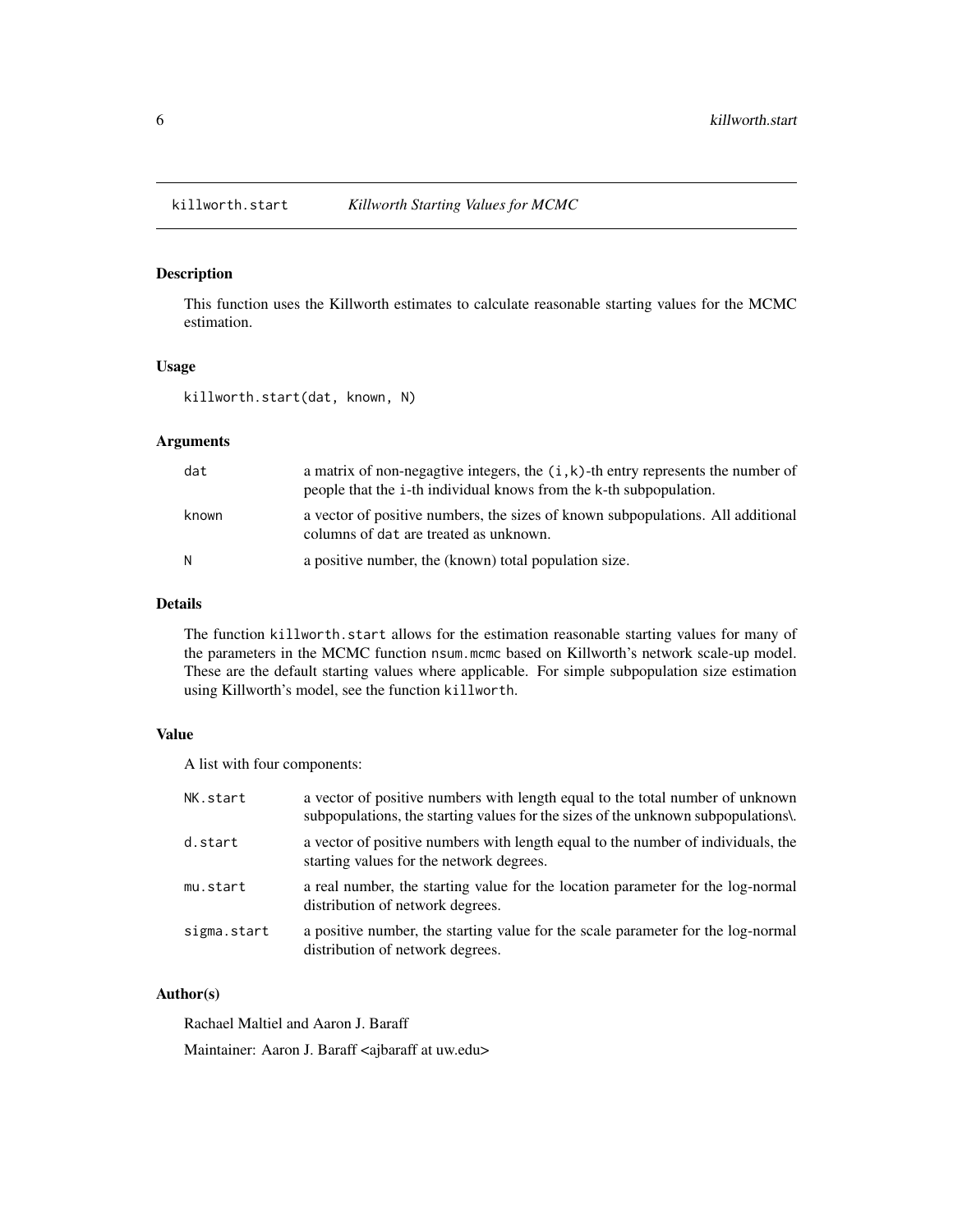#### <span id="page-6-0"></span>McCarty 7

#### References

Killworth, P., Johnsen, E., McCarty, C., Shelley, G., and Bernard, H. (1998a), "A Social Network Approach to Estimating Seroprevalence in the United States," Social Networks, 20, 23-50.

Killworth, P., McCarty, C., Bernard, H., Shelley, G., and Johnsen, E. (1998b), "Estimation of Seroprevalence, Rape, and Homelessness in the United States using a Social Network Approach," Evaluation Review, 22, 289-308.

Maltiel, R., Raftery, A. E., McCormick, T. H., and Baraff, A. J., "Estimating Population Size Using the Network Scale Up Method." CSSS Working Paper 129. Retrieved from [https://www.csss.](https://www.csss.washington.edu/Papers/2013/wp129.pdf) [washington.edu/Papers/2013/wp129.pdf](https://www.csss.washington.edu/Papers/2013/wp129.pdf)

#### See Also

[killworth.start](#page-5-1), [nsum.mcmc](#page-7-1)

#### Examples

```
## load data
data(McCarty)
## simulate from model with barrier effects
sim.bar <- with(McCarty, nsum.simulate(100, known, unknown, N, model="barrier",
                                       mu, sigma, rho))
## estimate Killworth starting values
dat.bar <- sim.bar$y
start <- with(McCarty, killworth.start(dat.bar, known, N))
## estimate unknown population size from MCMC
mcmc <- with(McCarty, nsum.mcmc(dat.bar, known, N, model="barrier", iterations=100,
                              burnin=50, NK.start=start$NK.start, d.start=start$d.start,
                                mu.start=start$mu.start, sigma.start=start$sigma.start))
```
<span id="page-6-1"></span>

McCarty *McCarty Dataset*

#### Description

This dataset contains the subpopulation sizes and parameters used for simulations involving the McCarty data.

#### Usage

data("McCarty")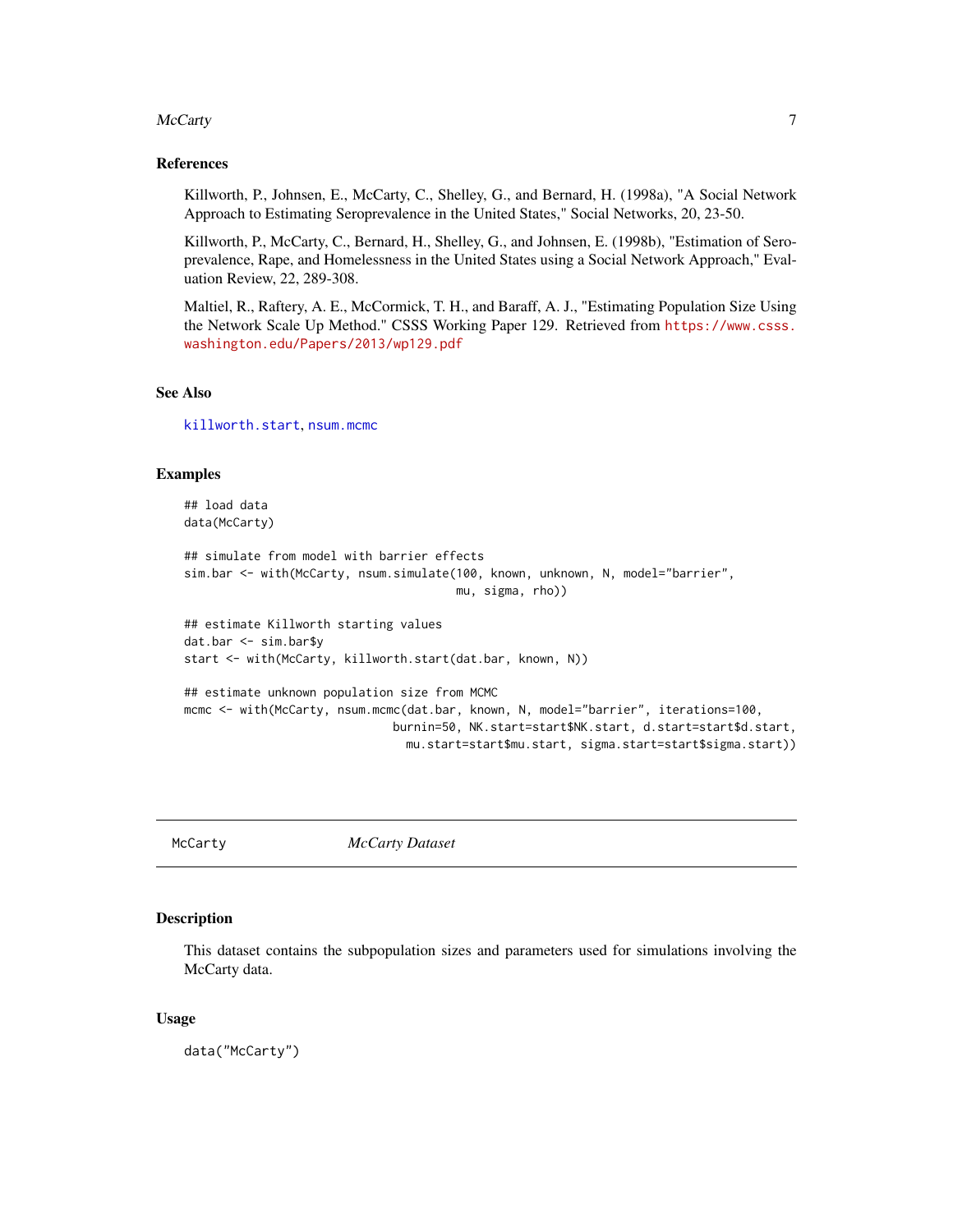<span id="page-7-0"></span>A list with the following 7 variables.

known a vector of positive numbers, the sizes of known subpopulations.

unknown a vector of positive numbers, the sizes of unknown subpopulations.

N a positive number, the (known) total population size.

- mu a real number, the location parameter for the log-normal distribution of network degrees, with default 5.
- sigma a positive number, the scale parameter for the log-normal distribution of network degrees, with default 1.
- rho a vector of numbers between 0 and 1 with length equal to the total number of subpopulations, known and unknown, the dispersion parameters for the barrier effects, with defaults 0.1.
- tauK a vector of numbers between 0 and 1 with length equal to the total number of unknown subpopulations, the multipliers for the transmission biases, with defaults 1.

### Details

The McCarty data set was obtained through random digit dialing within the United States. It contains responses from 1,375 adults from two surveys: survey 1 with 801 responses conducted in January 1998 and survey 2 with 574 responses conducted in January 1999.

#### Source

Killworth, P., Johnsen, E., McCarty, C., Shelley, G., and Bernard, H. (1998a), "A Social Network Approach to Estimating Seroprevalence in the United States," Social Networks, 20, 23-50.

Killworth, P., McCarty, C., Bernard, H., Shelley, G., and Johnsen, E. (1998b), "Estimation of Seroprevalence, Rape, and Homelessness in the United States using a Social Network Approach," Evaluation Review, 22, 289-308.

#### Examples

## load data data(McCarty)

```
## simulate from model with barrier effects
sim.bar <- with(McCarty, nsum.simulate(100, known, unknown, N, model="barrier",
                                       mu, sigma, rho))
```
<span id="page-7-1"></span>nsum.mcmc *Run MCMC for NSUM Parameters*

#### **Description**

This function produces an MCMC sample from the posterior distributions of the subpopulation size parameters from an NSUM model.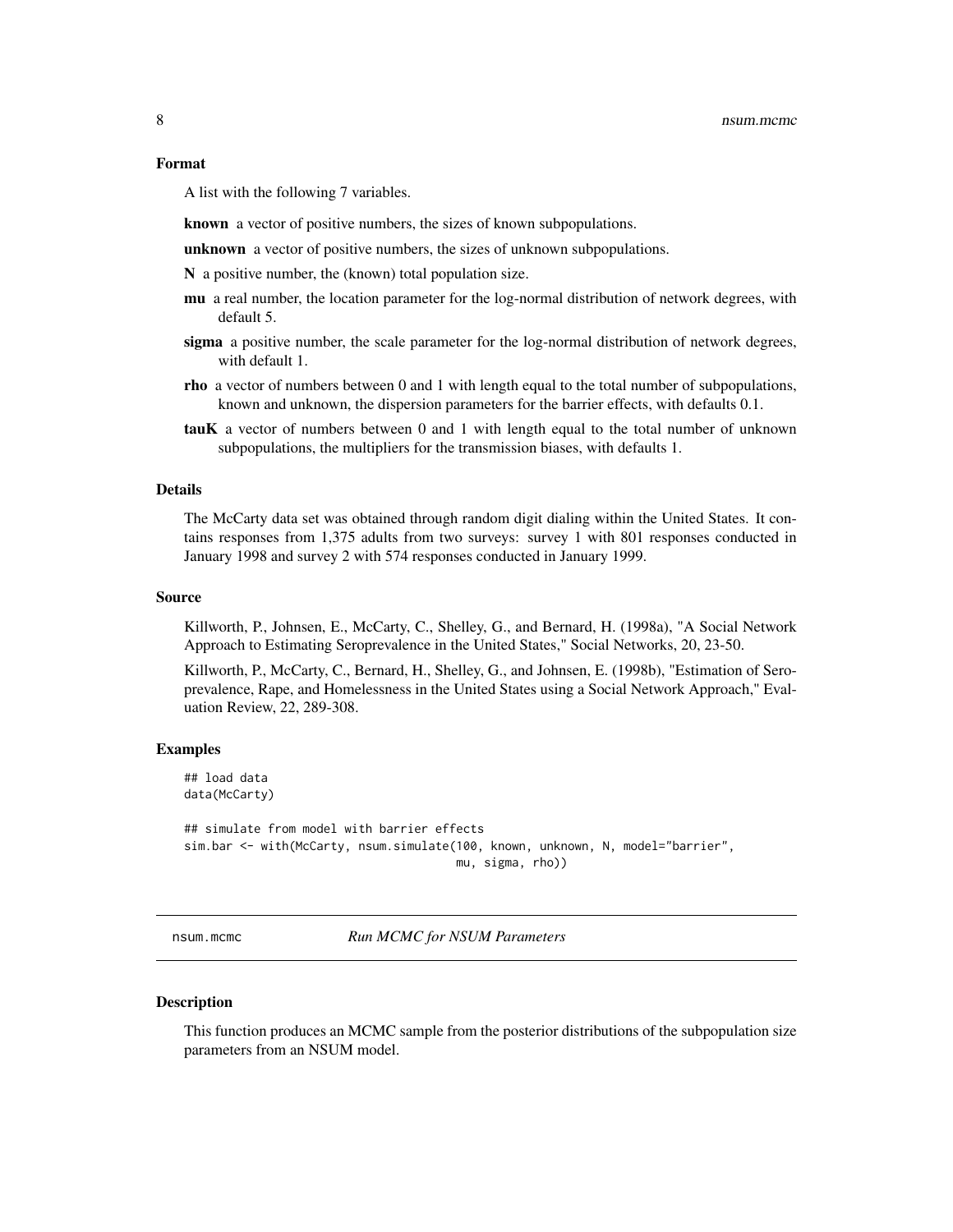# nsum.mcmc 9

# Usage

```
nsum.mcmc(dat, known, N, indices.k = (length(known)+1):(dim(dat)[2]),
          iterations = 1000, burnin = 100, size = iterations,
          model = "degree", \ldots)
```
# Arguments

| dat        | a matrix of non-negagtive integers, the $(i, k)$ -th entry represents the number<br>of people that the i-th individual knows from the k-th subpopulation with the<br>columns representing known subpopulations coming before the columns repre-<br>senting unknown subpopulations. |
|------------|------------------------------------------------------------------------------------------------------------------------------------------------------------------------------------------------------------------------------------------------------------------------------------|
| known      | a vector of positive numbers, the sizes of known subpopulations.                                                                                                                                                                                                                   |
| N          | a positive number, the (known) total population size.                                                                                                                                                                                                                              |
| indices.k  | a vector of positive integers, the indices of the columns of dat representing the<br>unknown subpopulations of interest, with defaults of all unknown subpopula-<br>tions in dat.                                                                                                  |
| iterations | a positive integer, the total number of MCMC iterations after burn-in, with de-<br>fault 1000.                                                                                                                                                                                     |
| burnin     | a non-negative integer, the number of burn-in MCMC iterations, with default<br>100.                                                                                                                                                                                                |
| size       | a positive integer, the number of MCMC iterations kept after thinning, with<br>default equal to iterations.                                                                                                                                                                        |
| model      | a character string, the model to be simulated from. This must be one of "degree",<br>"barrier", "transmission", or "combined", with default "degree".                                                                                                                              |
|            | additional arguments to be passed to methods, such as starting values, prior<br>parameters, and tuning parameters. Many methods will accept the following<br>arguments:                                                                                                            |
|            | NK. start a vector of positive numbers with length equal to the total number of<br>unknown subpopulations, the starting values for the sizes of the unknown<br>subpopulations, with defaults based on the Killworth estimates.                                                     |
|            | d. start a vector of positive numbers with length equal to the number of indi-<br>viduals, the starting values for the network degrees, with defaults based on<br>the Killworth estimates.                                                                                         |
|            | mu.start a real number, the starting value for the location parameter for the<br>log-normal distribution of network degrees, with default based on the Kill-<br>worth estimates.                                                                                                   |
|            | sigma.start a positive number, the starting value for the scale parameter for<br>the log-normal distribution of network degrees, with default based on the<br>Killworth estimates.                                                                                                 |
|            | rho.start a vector of numbers between 0 and 1 with length equal to the total<br>number of subpopulations, known and unknown, the starting values for the<br>dispersion parameters for the barrier effects, with defaults 0.1.                                                      |
|            | tauK.start a vector of numbers between 0 and 1 with length equal to the total<br>number of unknown subpopulations, the starting values for the multipliers<br>for the transmission biases, with defaults 0.5.                                                                      |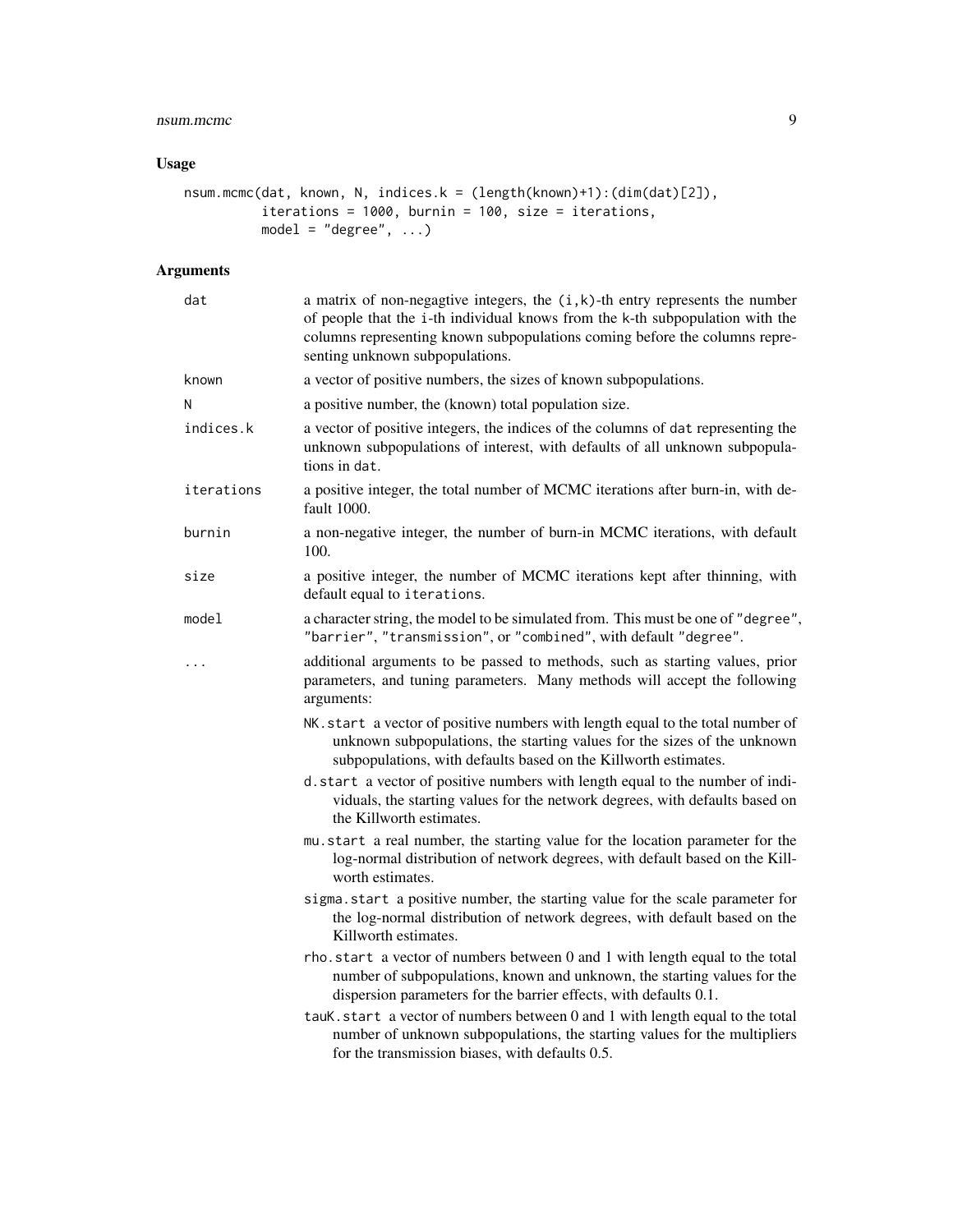- q. start a matrix of numbers between 0 and 1, the  $(i, k)$ -th entry is the starting value for the binomial probability of the number of people that the i-th individual knows from the k-th subpopulation, with defaults of simple proportions based on the known subpopulation sizes and the Killworth estimates for unknown population sizes.
- mu.prior a vector of two real numbers, the parameters of the uniform prior for the location parameter of the log-normal distribution of network degrees, with default  $c(3,8)$ .
- sigma.prior a vector of two positive numbers, the parameters of the uniform prior for the scale parameter of the log-normal distribution of network degrees, with default c(1/4,2).
- rho.prior a vector of two numbers between 0 and 1, the parameters of the uniform prior for the dispersion parameters for the barrier effects, with default  $c(0,1)$ .
- tauK.prior a matrix of numbers between 0 and 1 with two columns and rows equal to the total number of unknown subpopulations, the parameters of the beta priors for the multipliers for the transmission biases, with defaults c(1,1).
- NK.tuning a vector of positive numbers with length equal to the total number of unknown subpopulations, the standard deviations of the normal MCMC transitions for the sizes of the unknown subpopulations, with defaults of 0.25 times the starting values.
- d.tuning a vector of positive numbers with length equal to the number of individuals, the standard deviation of the normal MCMC transitions for the network degrees, with defaults of 0.25 times the starting values.
- rho.tuning a vector of numbers between 0 and 1 with length equal to the total number of subpopulations, known and unknown, the standard deviations of the normal MCMC transitions for the dispersion parameters for the barrier effects, with defaults of 0.25 times the starting values.
- tauK.tuning a vector of numbers between 0 and 1 with length equal to the total number of unknown subpopulations, the standard deviations of the normal MCMC transitions for the multipliers for the transmission biases, with defaults of 0.25 times the starting values.
- q.tuning a matrix of numbers between  $0$  and  $1$ , the  $(i, k)$ -th entry is the standard deviation of the normal MCMC transitions for the binomial probability of the number of people that the i-th individual knows from the k-th subpopulation, with defaults of 0.25 times the starting values.

#### Details

The function nsum.mcmc allows for the estimation of the various parameters from a random degree model based upon the Network Scale Up Method (NSUM) by producing Markov chain Monte Carlo (MCMC) samples from their posterior distributions. Options allow for the inclusion of barrier and transmission effects, both separately and combined, resulting in four models altogether. A large number of iterations may be required for accurate inference due to slow mixing, so the resulting chain can be thinned using the size argument. It should be noted that subpopulation size estimation in the presence of transmission bias can be greatly improved when the priors for the multipliers tauK are highly informative.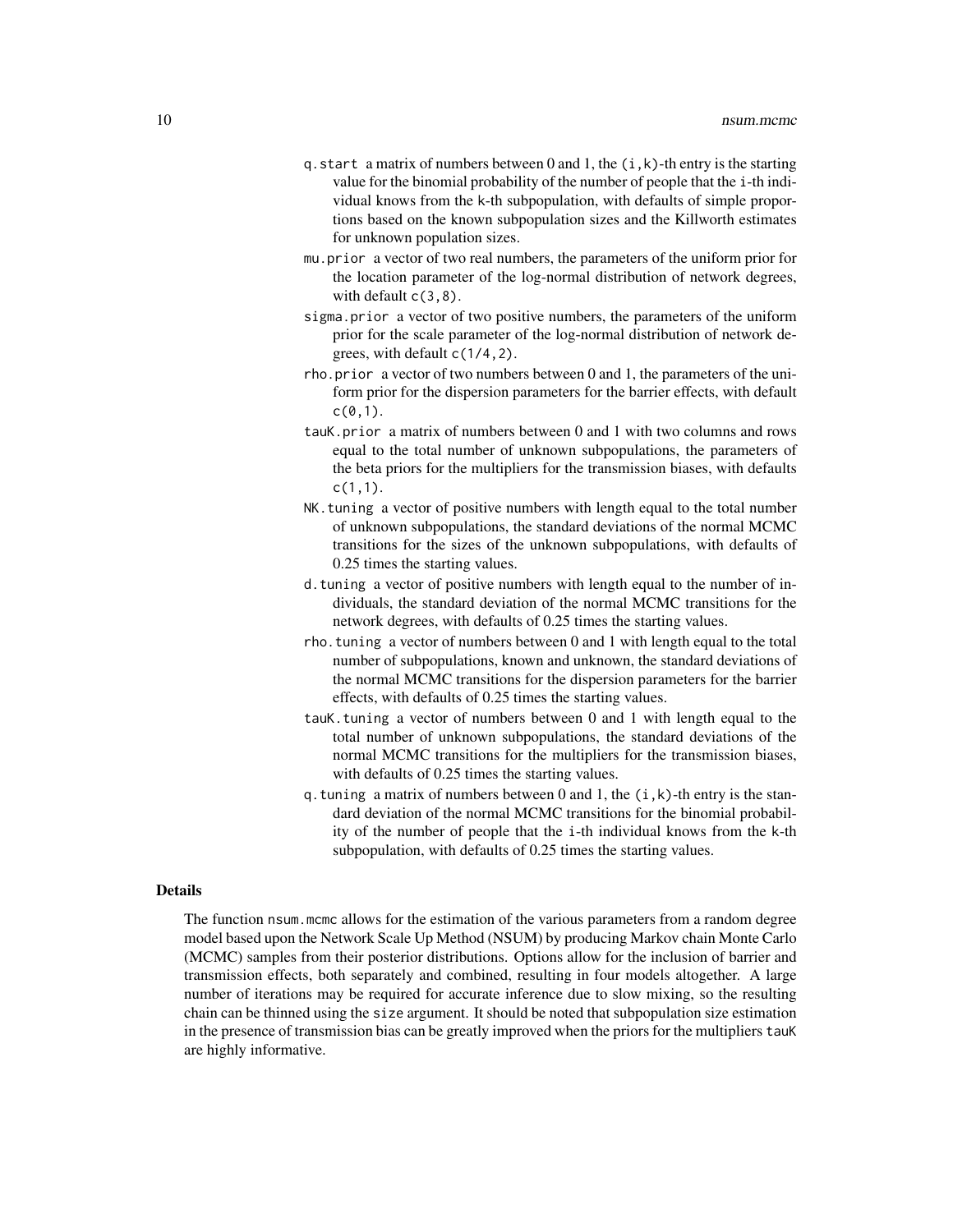#### <span id="page-10-0"></span>nsum.mcmc 11

# Value

A list with up to nine components:

| NK.values    | a matrix of positive numbers with a row for each unknown subpopulation, the<br>thinned MCMC chains representing the posterior distributions of the sizes of the<br>unknown subpopulations.                                                                             |
|--------------|------------------------------------------------------------------------------------------------------------------------------------------------------------------------------------------------------------------------------------------------------------------------|
| d.values     | a matrix of positive numbers with a row for each individual, the thinned MCMC<br>chains representing the posterior distributions of the network degrees.                                                                                                               |
| mu.values    | a vector of real numbers, the thinned MCMC chain representing the posterior<br>distribution of the location parameter of the log-normal distribution of network<br>degrees.                                                                                            |
| sigma.values | a vector of positive numbers, the thinned MCMC chain representing the poste-<br>rior distribution of the scale parameter of the log-normal distribution of network<br>degrees.                                                                                         |
| rho.values   | a matrix of numbers between 0 and 1 with a row for each subpopulation, known<br>and unknown, the thinned MCMC chains representing the posterior distributions<br>of the dispersion parameters for the barrier effects.                                                 |
| tauK.values  | a matrix of numbers between 0 and 1 with a row for each unknown subpopu-<br>lation, the thinned MCMC chains representing the posterior distributions of the<br>multipliers for the transmission biases.                                                                |
| q.values     | a three-dimensional array of numbers between 0 and 1 with a row for each pair-<br>ing of individual and subpopulation, the thinned MCMC chains representing the<br>binomial probabilities of the number of people that the individual knows from<br>the subpopulation. |
| NK. values   | a matrix of positive numbers with a row for each unknown subpopulation, the<br>thinned MCMC chains representing the posterior distributions of the sizes of the<br>unknown subpopulations.                                                                             |
| iterations   | a positive integer, the total number of MCMC iterations after burn-in.                                                                                                                                                                                                 |
| burnin       | a non-negative integer, the number of burn-in MCMC iterations.                                                                                                                                                                                                         |

# Author(s)

Rachael Maltiel and Aaron J. Baraff

Maintainer: Aaron J. Baraff <ajbaraff at uw.edu>

# References

Maltiel, R., Raftery, A. E., McCormick, T. H., and Baraff, A. J., "Estimating Population Size Using the Network Scale Up Method." CSSS Working Paper 129. Retrieved from [https://www.csss.](https://www.csss.washington.edu/Papers/2013/wp129.pdf) [washington.edu/Papers/2013/wp129.pdf](https://www.csss.washington.edu/Papers/2013/wp129.pdf)

# See Also

[killworth.start](#page-5-1)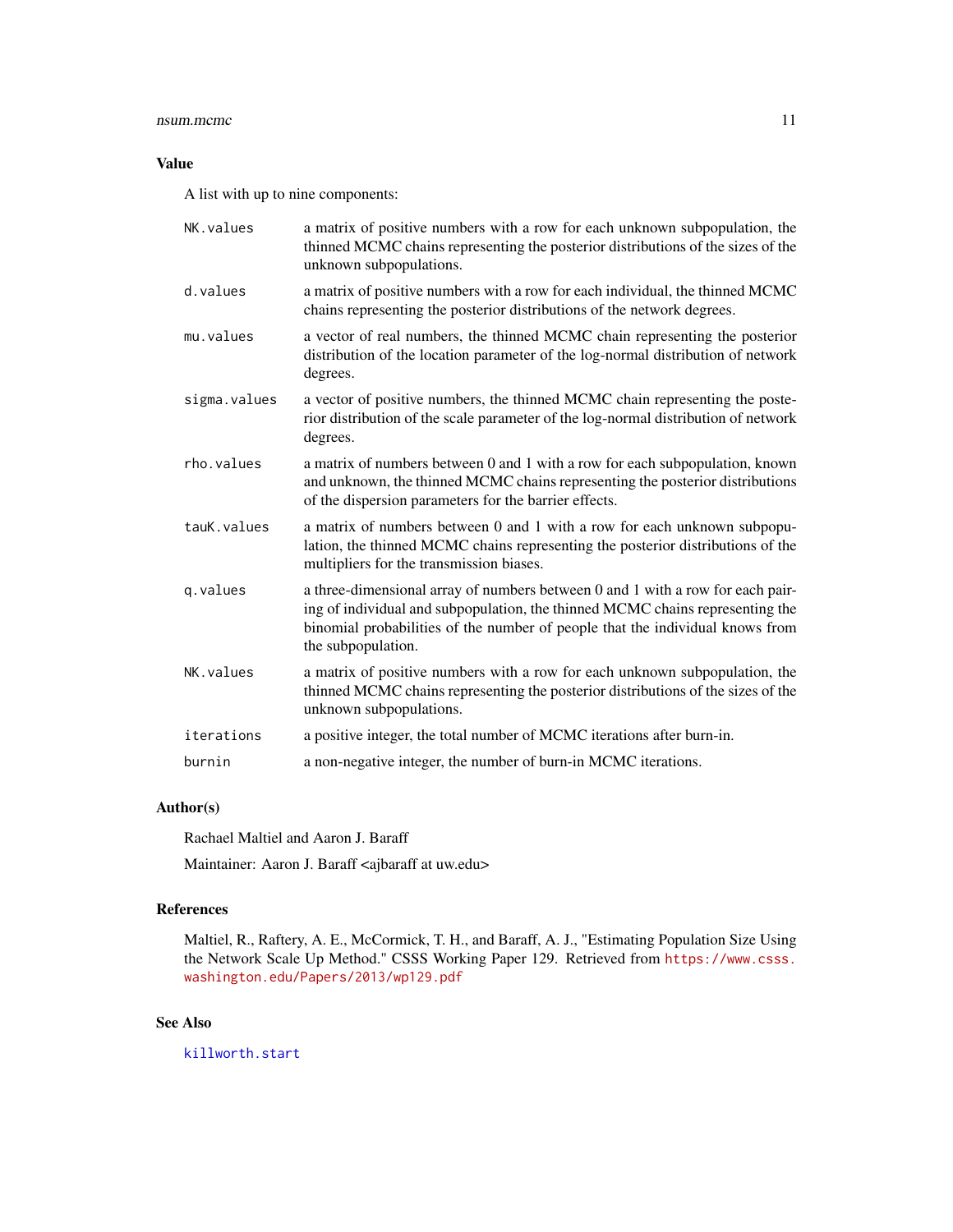# Examples

```
## load data
data(McCarty)
## simulate from model with barrier effects
sim.bar <- with(McCarty, nsum.simulate(100, known, unknown, N, model="barrier",
                                       mu, sigma, rho))
## estimate unknown population size
dat.bar <- sim.bar$y
mcmc <- with(McCarty, nsum.mcmc(dat.bar, known, N, model="barrier", iterations=100,
                                burnin=50))
## view posterior distribution of subpopulation sizes for the first subpopulation
hist(mcmc$NK.values[1,])
## view posterior distribution of barrier effect parameters for the first subpopulation
hist(mcmc$rho.values[1,])
```
<span id="page-11-1"></span>nsum.simulate *Simulate NSUM Data*

#### Description

This function simulates data from one of the four NSUM models.

#### Usage

```
nsum.simulate(n, known, unknown, N, model = "degree", ...)
```
#### Arguments

| n       | a non-negative integer, the number respondents in the sample.                                                                                                           |
|---------|-------------------------------------------------------------------------------------------------------------------------------------------------------------------------|
| known   | a vector of positive numbers, the sizes of known subpopulations.                                                                                                        |
| unknown | a vector of positive numbers, the sizes of unknown subpopulations.                                                                                                      |
| N       | a positive number, the (known) total population size.                                                                                                                   |
| model   | a character string, the model to be simulated from. This must be one of "degree",<br>"barrier", "transmission", or "combined", with default "degree".                   |
|         | additional arguments to be passed to methods, such as starting values, prior<br>parameters, and tuning parameters. Many methods will accept the following<br>arguments: |
|         | mu a real number, the location parameter for the log-normal distribution of net-<br>work degrees, with default 5.                                                       |
|         | sigma a positive number, the scale parameter for the log-normal distribution of                                                                                         |

network degrees, with default 1.

<span id="page-11-0"></span>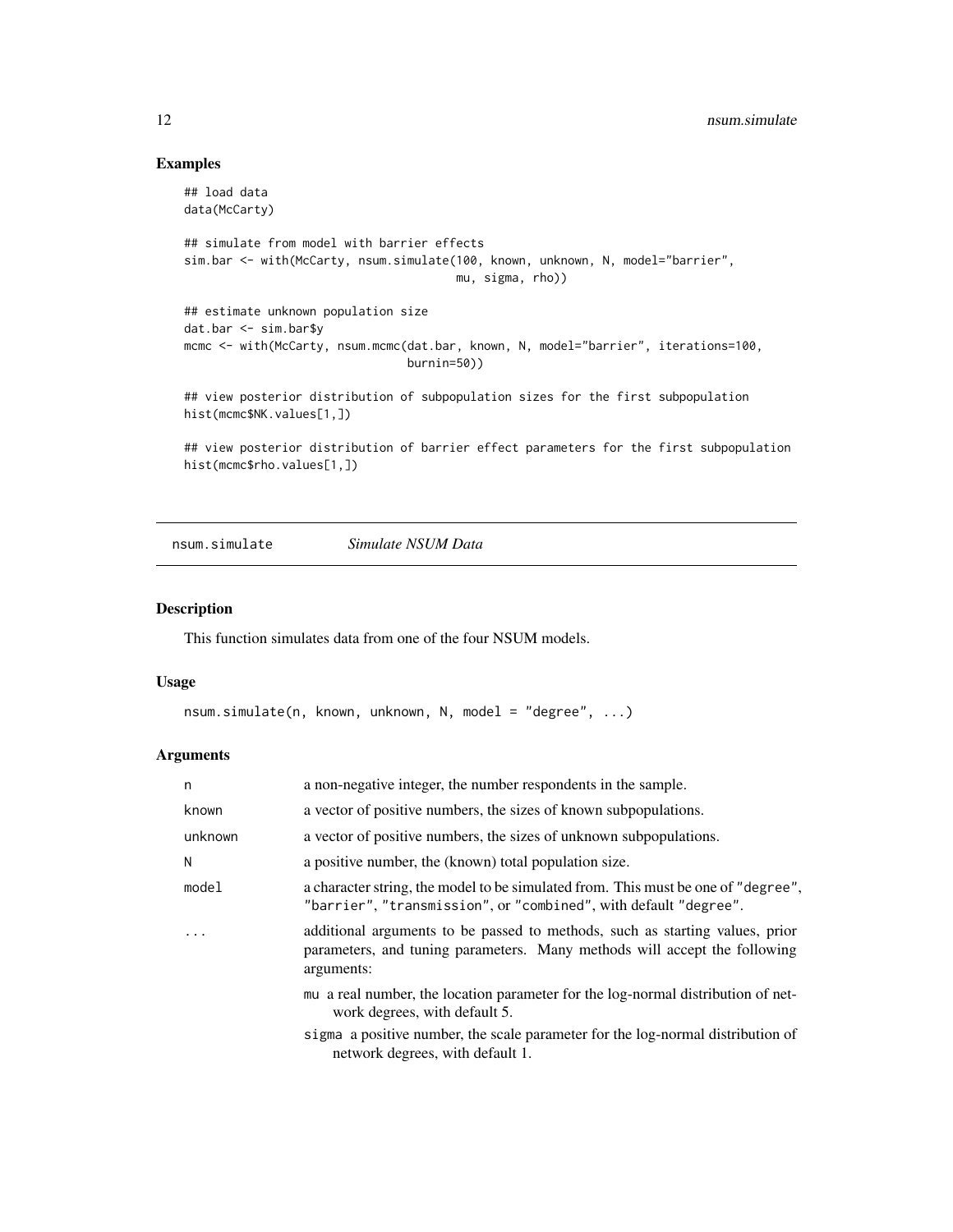- <span id="page-12-0"></span>rho a vector of numbers between 0 and 1 with length equal to the total number of subpopulations, known and unknown, the dispersion parameters for the barrier effects, with defaults 0.1.
- tauK a vector of numbers between 0 and 1 with length equal to the total number of unknown subpopulations, the multipliers for the transmission biases, with defaults 1.

# Details

The function nsum.simulate allows for the simulation of data from a random degree model based upon the Network Scale Up Method (NSUM). Options allow for the inclusion of barrier and transmission effects, both separately and combined, resulting in four models altogether. Each call to the function results in the simulation of a single realization of data.

#### Value

A list with two components:

| - V | a matrix of non-negagtive integers, the $(i, k)$ -th entry represents the number                              |
|-----|---------------------------------------------------------------------------------------------------------------|
|     | of people that the <i>i</i> -th individual knows from the k-th subpopulation with the                         |
|     | columns representing known subpopulations coming before the columns repre-<br>senting unknown subpopulations. |
| d   | a vector of positive numbers, the network degrees of the individuals. Only the                                |

# integer parts were used for simulation.

#### Author(s)

Rachael Maltiel and Aaron J. Baraff

Maintainer: Aaron J. Baraff <ajbaraff at uw.edu>

#### References

Maltiel, R., Raftery, A. E., McCormick, T. H., and Baraff, A. J., "Estimating Population Size Using the Network Scale Up Method." CSSS Working Paper 129. Retrieved from [https://www.csss.](https://www.csss.washington.edu/Papers/2013/wp129.pdf) [washington.edu/Papers/2013/wp129.pdf](https://www.csss.washington.edu/Papers/2013/wp129.pdf)

#### See Also

[nsum.mcmc](#page-7-1)

#### Examples

```
## load data
data(McCarty)
```

```
## simulate from model with barrier effects
sim.bar <- with(McCarty, nsum.simulate(100, known, unknown, N, model="barrier",
                                       mu, sigma, rho))
```
## simulate from model with both barrier effects and transmission biases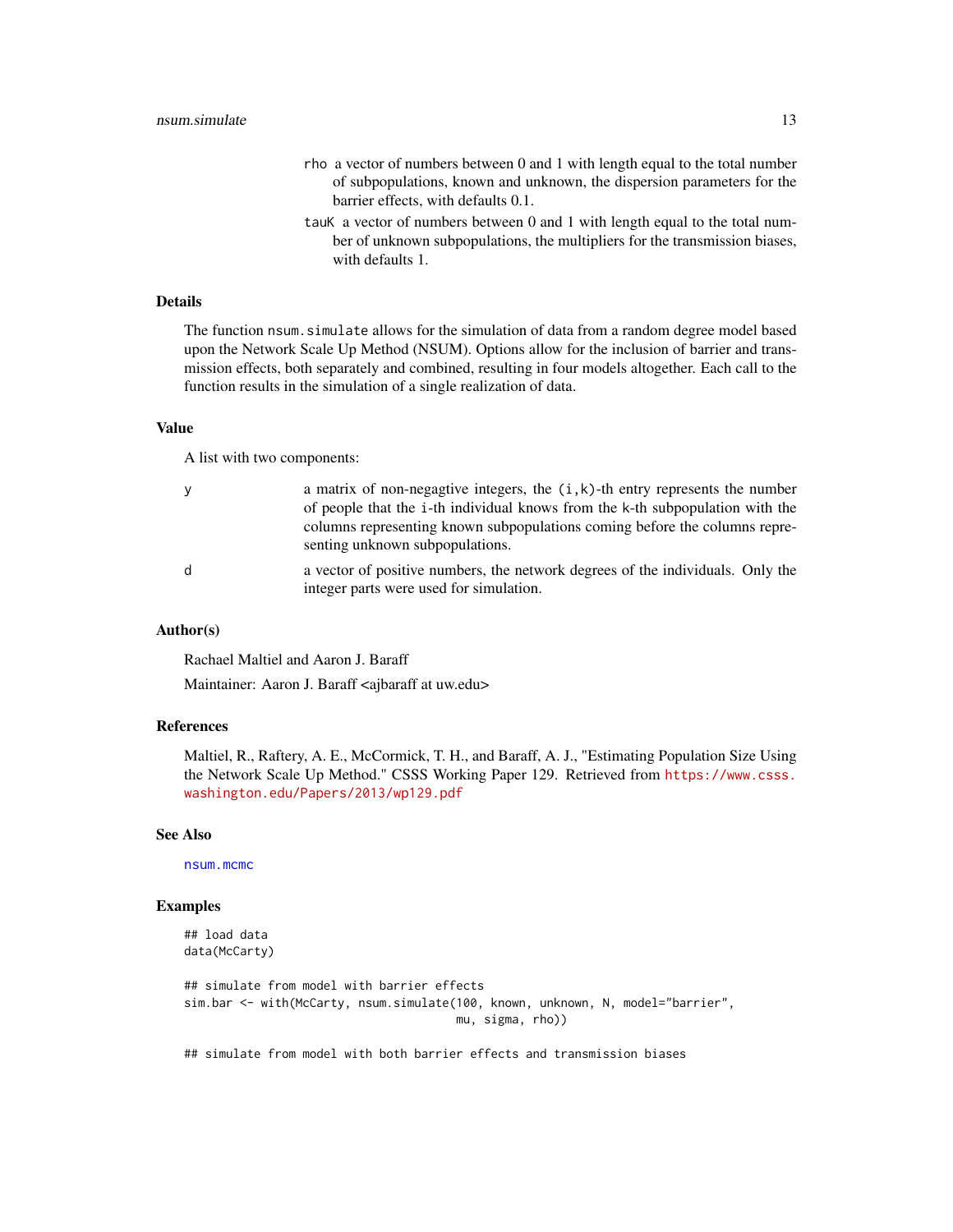### 14 nsum.simulate

sim.comb <- with(McCarty, nsum.simulate(100, known, unknown, N, model="combined", mu, sigma, rho, tauK))

## extract data for use in MCMC dat.bar <- sim.bar\$y

## view degree distribution hist(sim.bar\$d)